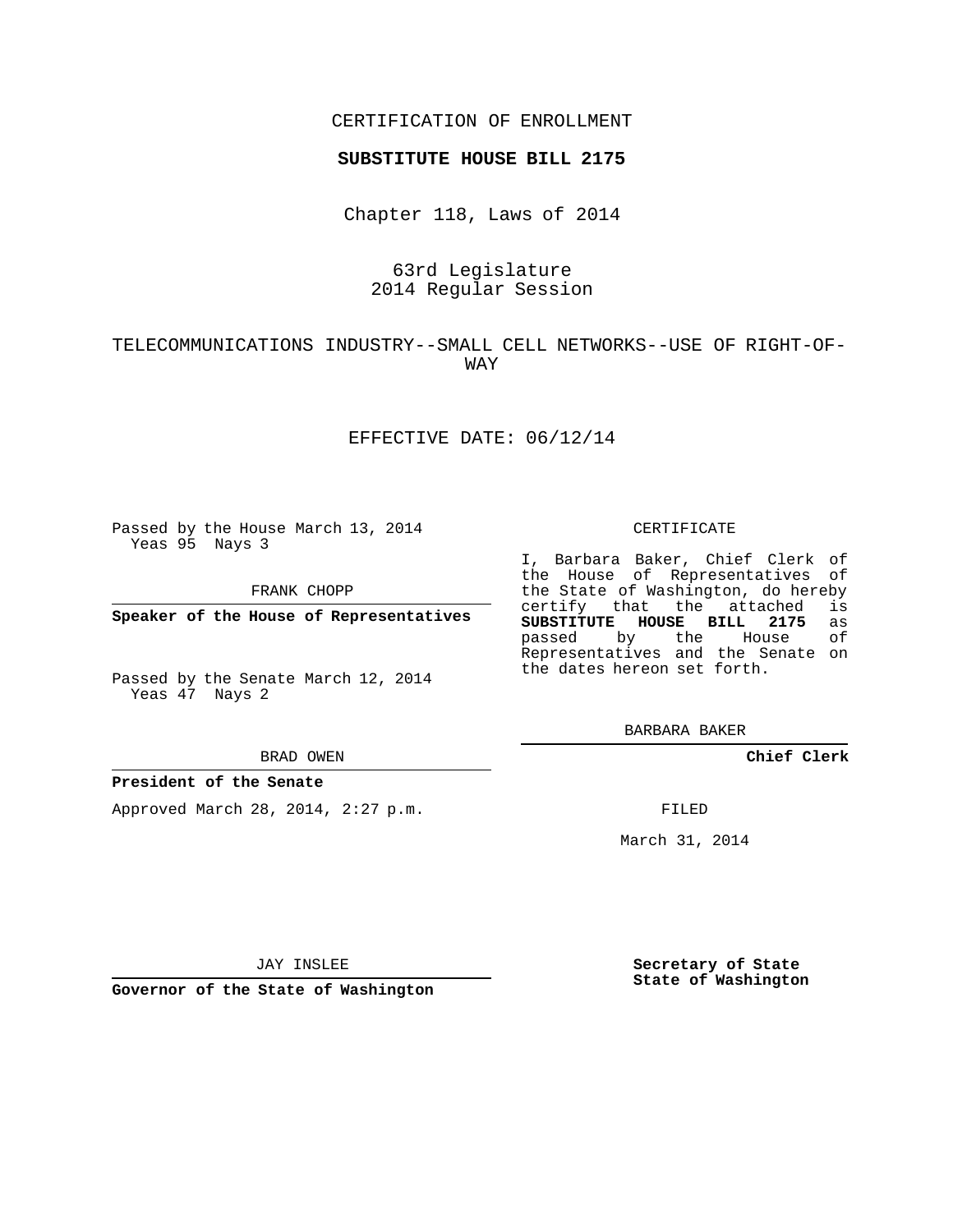# **SUBSTITUTE HOUSE BILL 2175** \_\_\_\_\_\_\_\_\_\_\_\_\_\_\_\_\_\_\_\_\_\_\_\_\_\_\_\_\_\_\_\_\_\_\_\_\_\_\_\_\_\_\_\_\_

\_\_\_\_\_\_\_\_\_\_\_\_\_\_\_\_\_\_\_\_\_\_\_\_\_\_\_\_\_\_\_\_\_\_\_\_\_\_\_\_\_\_\_\_\_

AS AMENDED BY THE SENATE

Passed Legislature - 2014 Regular Session

## **State of Washington 63rd Legislature 2014 Regular Session**

**By** House Technology & Economic Development (originally sponsored by Representatives Morris, Morrell, and Stanford)

READ FIRST TIME 02/03/14.

 1 AN ACT Relating to removing barriers to economic development in the 2 telecommunications industry; and amending RCW 80.36.375 and 35.21.860.

3 BE IT ENACTED BY THE LEGISLATURE OF THE STATE OF WASHINGTON:

 4 **Sec. 1.** RCW 80.36.375 and 1997 c 219 s 2 are each amended to read 5 as follows:

 6 (1) If a personal wireless service provider applies to site several 7 microcells ((<del>and/or</del>)), minor facilities<u>, or a small cell network</u> in a 8 single geographical area:

 (a) If one or more of the microcells and/or minor facilities are not exempt from the requirements of RCW 43.21C.030(2)(c), local governmental entities are encouraged: (i) To allow the applicant, at the applicant's discretion, to file a single set of documents required by chapter 43.21C RCW that will apply to all the microcells and/or minor facilities to be sited; and (ii) to render decisions under chapter 43.21C RCW regarding all the microcells and/or minor facilities 16 in a single administrative proceeding; ((and))

17 (b) Local governmental entities are encouraged: (i) To allow the 18 applicant, at the applicant's discretion, to file a single set of 19 documents for land use permits that will apply to all the microcells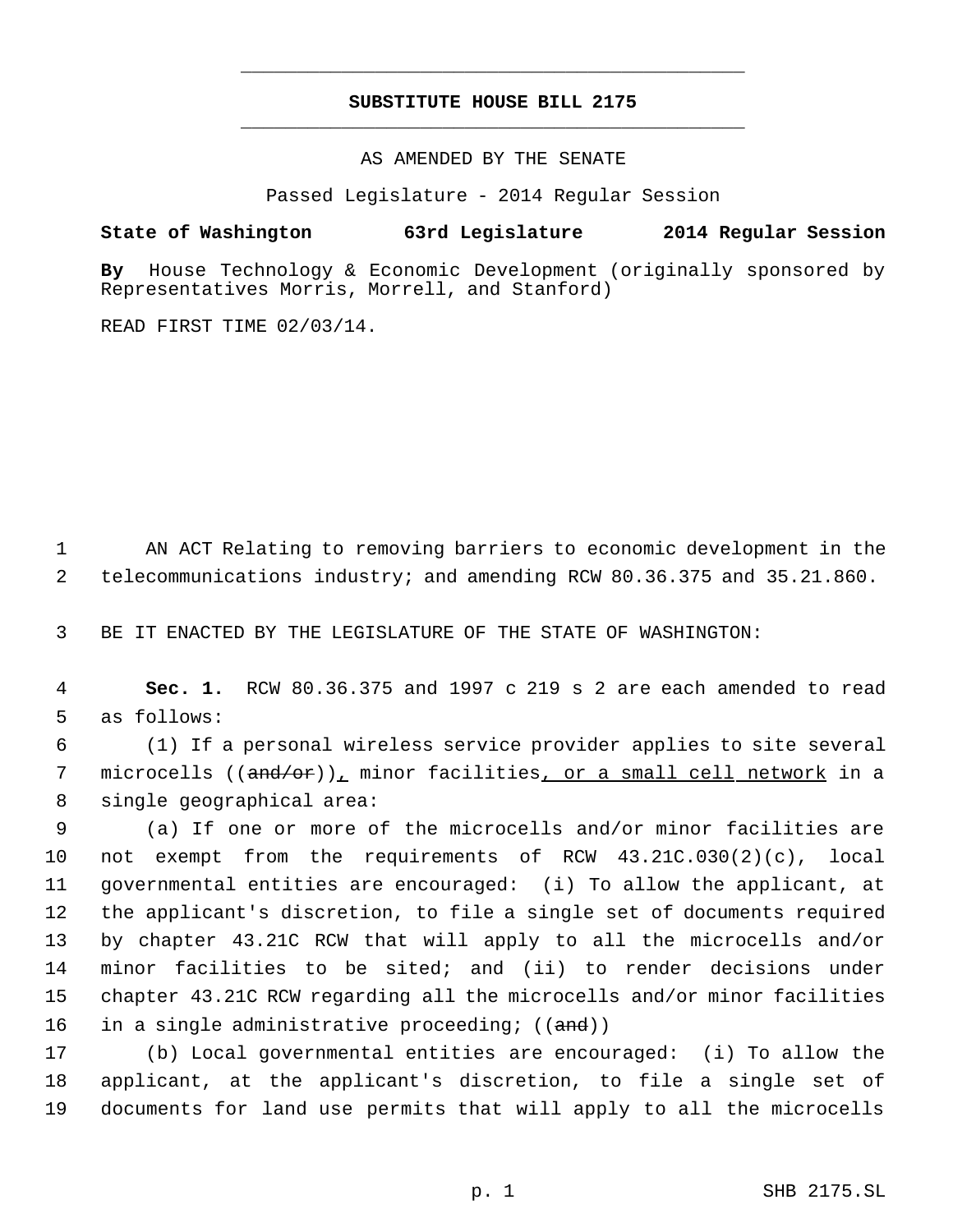and/or minor facilities to be sited; and (ii) to render decisions regarding land use permits for all the microcells and/or minor facilities in a single administrative proceeding; and

 (c) For small cell networks involving multiple individual small cell facilities, local governmental entities may allow the applicant, if the applicant so chooses, to file a consolidated application and 7 receive a single permit for the small cell network in a single 8 jurisdiction instead of filing separate applications for each individual small cell facility.

(2) For the purposes of this section:

 (a) "Personal wireless services" means commercial mobile services, unlicensed wireless services, and common carrier wireless exchange access services, as defined by federal laws and regulations.

 (b) "Microcell" means a wireless communication facility consisting of an antenna that is either: (i) Four feet in height and with an area of not more than five hundred eighty square inches; or (ii) if a tubular antenna, no more than four inches in diameter and no more than six feet in length.

 (c) "Minor facility" means a wireless communication facility consisting of up to three antennas, each of which is either: (i) Four feet in height and with an area of not more than five hundred eighty square inches; or (ii) if a tubular antenna, no more than four inches in diameter and no more than six feet in length; and the associated equipment cabinet that is six feet or less in height and no more than forty-eight square feet in floor area.

 (d) "Small cell facility" means a personal wireless services facility that meets both of the following qualifications:

28 (i) Each antenna is located inside an antenna enclosure of no more than three cubic feet in volume or, in the case of an antenna that has exposed elements, the antenna and all of its exposed elements could fit 31 within an imaginary enclosure of no more than three cubic feet; and

 (ii) Primary equipment enclosures are no larger than seventeen 33 cubic feet in volume. The following associated equipment may be located outside the primary equipment enclosure and if so located, are not included in the calculation of equipment volume: Electric meter, concealment, telecomm demarcation box, ground-based enclosures, battery back-up power systems, grounding equipment, power transfer switch, and cut-off switch.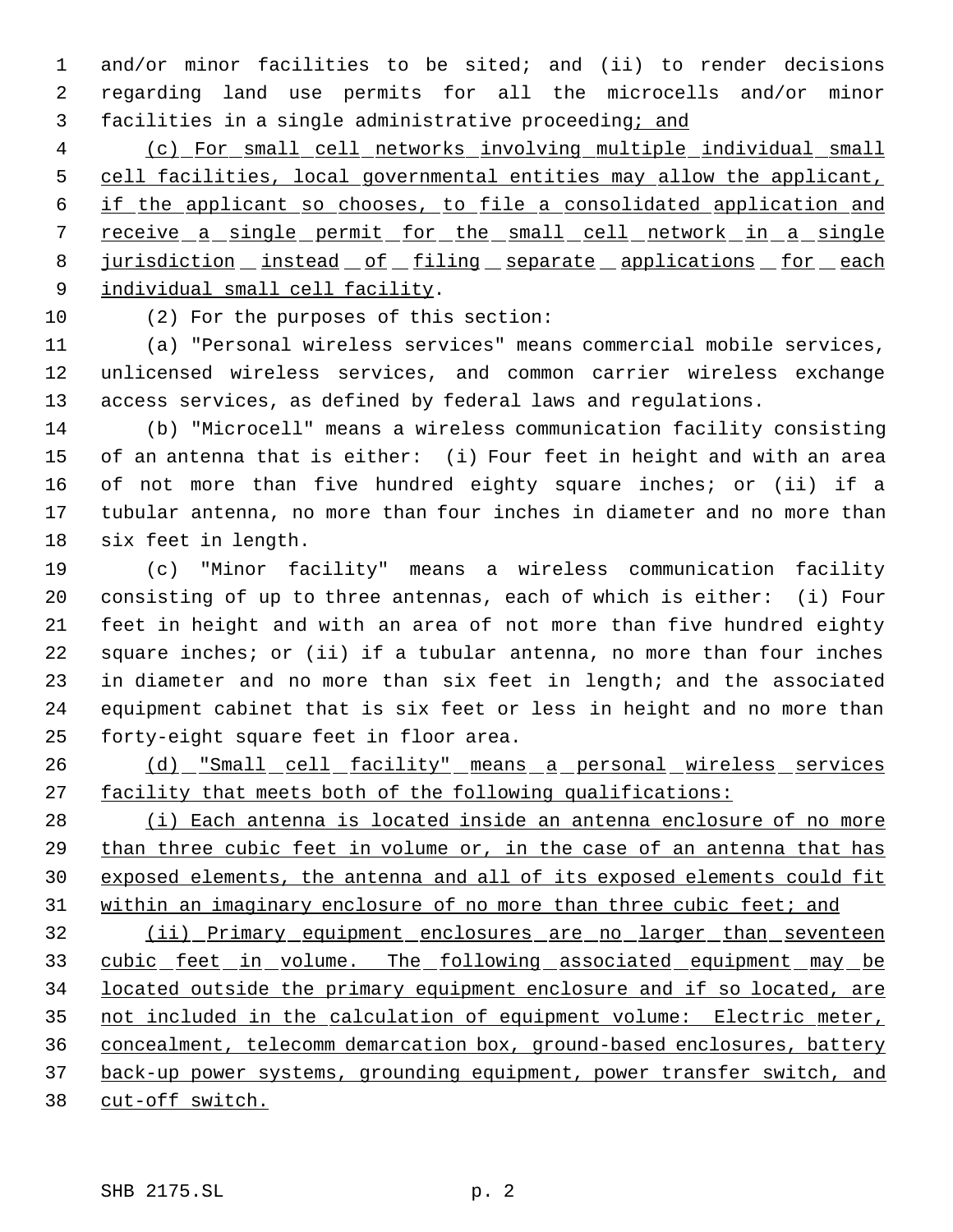(e) "Small cell network" means a collection of interrelated small

cell facilities designed to deliver personal wireless services.

 **Sec. 2.** RCW 35.21.860 and 2007 c 6 s 1020 are each amended to read as follows:

 (1) No city or town may impose a franchise fee or any other fee or charge of whatever nature or description upon the light and power, or gas distribution businesses, as defined in RCW 82.16.010, or telephone business, as defined in RCW 82.16.010, or service provider for use of the right-of-way, except:

(a) A tax authorized by RCW 35.21.865 may be imposed;

 (b) A fee may be charged to such businesses or service providers that recovers actual administrative expenses incurred by a city or town that are directly related to receiving and approving a permit, license, and franchise, to inspecting plans and construction, or to the preparation of a detailed statement pursuant to chapter 43.21C RCW;

(c) Taxes permitted by state law on service providers;

 (d) Franchise requirements and fees for cable television services as allowed by federal law; and

 (e) A site-specific charge pursuant to an agreement between the city or town and a service provider of personal wireless services acceptable to the parties for:

 (i) The placement of new structures in the right-of-way regardless of height, unless the new structure is the result of a mandated relocation in which case no charge will be imposed if the previous location was not charged;

 (ii) The placement of replacement structures when the replacement is necessary for the installation or attachment of wireless facilities, 28 the replacement structure is higher than the replaced structure, and the overall height of the replacement structure and the wireless facility is more than sixty feet; or

 (iii) The placement of personal wireless facilities on structures owned by the city or town located in the right-of-way. However, a site-specific charge shall not apply to the placement of personal wireless facilities on existing structures, unless the structure is owned by the city or town.

 A city or town is not required to approve the use permit for the placement of a facility for personal wireless services that meets one